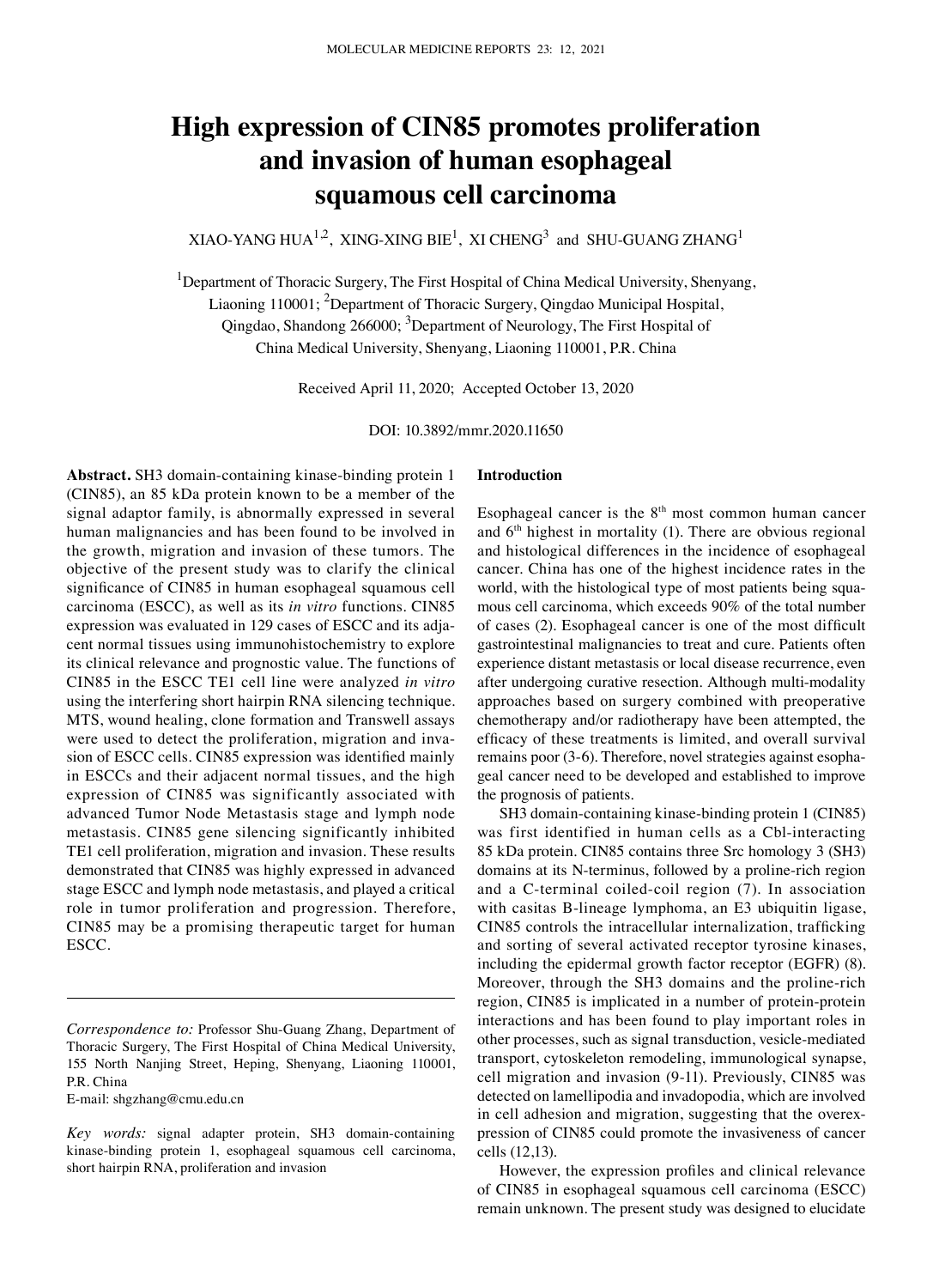the clinical significance of CIN85 in ESCC, as well as its *in vitro* functions.

#### **Materials and methods**

*Patient cohort and cell line.* A total of 129 patients were included in the present study, which was approved by the Institutional Ethics Committee of The First Affiliated Hospital of China Medical University (Shenyang, China). All patients were operated with curative intent between January 2014 and January 2017 at the Department of Thoracic Surgery, The First Affiliated Hospital of China Medical University. All patients were included except those who had undergone chemotherapy before the operation. The distance between cancer tissue and the adjacent normal tissue was  $>5$  cm. A summary of the clinicopathological data is provided in Table I. No radiotherapy, chemotherapy or other adjuvant therapy was performed prior to surgery. Tumor staging in the present study was based on the 8th edition of the World Health Organization Tumor Node Metastasis (TNM) staging criteria for ESCC, published in 2016 (14).

A human ESCC TE1 cell line was obtained from The Cell Bank of Type Culture Collection of the Chinese Academy of Sciences. Cells were routinely cultured in RPMI-1640 medium (Gibco; Thermo Fisher Scientific, Inc.) supplemented with 10% fetal bovine serum (Cytiva) and 1% penicillin/streptomycin at 37 $^{\circ}$ C in 5% CO<sub>2</sub>.

*Immunohistochemistry (IHC) and scoring.* IHC was performed on 4- $\mu$ m thick paraffin sections fixed in 100% formaldehyde for 24 h at room temperature, which were then dewaxed and rehy‑ drated in a descending ethanol series (100, 95, 85 and 75% for 5 min each at room temperature). For antigen retrieval, slides were placed in 0.01 ml/l citrate buffer in a pressure cooker on high pressure at 110-120°C for 10 min. Endogenous peroxidase activity was blocked with  $3\%$  H<sub>2</sub>O<sub>2</sub> for 30 min at room temperature, and 5% goat serum (abs933; Shanghai Universal Biotech Co., Ltd.) was used for non‑specific antibody blocking for 30 min at room temperature. Rabbit anti-human CIN85 monoclonal antibody (1:50; cat. no. ab151574; Abcam) was used overnight at 4°C. Next, an anti-mouse/rabbit ready-to-use kit(cat. no. abs957; Shanghai Universal Biotech Co., Ltd.) and DAB kit (cat. no. 8059S; Shanghai Universal Biotech Co., Ltd.) were used according to the manufacturer's instructions. Finally, the slides were counterstained for 4 min with hematoxylin at room temperature.

All tissue slides were examined by two independent pathologists. The immunohistochemical results for the CIN85 protein were recorded by analyzing the average cells in five randomly selected high-power fields under a light microscope (magnification, x400). Positive cells were considered those whose cytoplasm or cell membrane was pale yellow to brown. The scoring was system was as follows: i) 0 points, no positive cells; ii) 1 point, <25% positive cells; iii) 2 points, 26-50% positive cells; iv) 3 points, 51-75% positive cells; and v) 4 points, >75% positive cells. Coloring intensity was sored as follows: i) 0 points, colorlessness; ii) 1 point, pale yellow; iii) 2 points, brown; and iv) 3 points, sepia. The sum of the two scores gave the final score, with scores 0‑3 being negative expression and 4‑7 being positive expression.

*Immunocytochemistry assay.* 200-µl cell suspension (1x10<sup>5</sup>/ml) was added on coverslips in a 24‑well culture plate and fixed with 4% paraformaldehyde for 15 min at room temperature. Fixed cells were washed three times with 1X PBS, then 5% goat serum (abs933; Univ,China) was used for non‑specific antibody blocking for 30 min at room temperature and followed by overnight incubation with 2  $\mu$ g/ml rabbit anti-human CIN85 monoclonal antibody (1:50; cat. no. ab151574; Abcam) at 4°C. The cells were rinsed three times with PBS and incubated at room temperature with Alexa Fluor® 488‑conjugated goat anti‑rabbit IgG secondary polyclonal antibody (1:1,500; cat. no. 150077; Abcam) for 1 h. The cells were rinsed three times with PBS, then counterstained with Fluoroshield™ containing DAPI Staining Solution (cat. no. C1005; Beyotime Institute of Biotechnology). The slides were examined under an immunofluorescence microscope (Olympus FV‑100) at x200 magnification.

*Reverse transcription‑quantitative PCR (RT‑qPCR).* Total RNA was extracted using the miRNeasy Mini kit (Qiagen AB), according to the manufacturer's instructions. cDNA was synthesized using  $1 \mu$ g extracted mRNA as the template with a GoScript<sup>™</sup> Reverse Transcription kit (Promega Corporation), according to the manufacturer's instructions. Primer sequences for CIN85 and GAPDH were as follows: CIN85 sense, 5'‑ACG ATCAGCGTGGGTGAAAT‑3' and antisense, 5'‑CGCTCG CCTCTCTTATTGGT‑3'; GAPDH sense, 5'‑AAGAGCACA AGAGGAAGAGAGAGAC‑3' and antisense, 5'‑GTCTACAT GGCAACTGTGAGGAG‑3'. mRNA expression levels were quantified using the RT<sup>2</sup> SYBR Green qPCR Master Mix (Promega Corporation) and detected using the 7900HT Fast Real-Time PCR system (Thermo Fisher Scientific, Inc.). The qPCR mix contained 0.4  $\mu$ l of each primer, 10  $\mu$ l RT<sup>2</sup> SYBR Green qPCR Master Mix and 2  $\mu$ l cDNA. Nuclease‑free water was added to achieve a final reaction volume of 20  $\mu$ l. The qPCR reaction condition was set to 95°C for 2 min, followed by 40 cycles of 95˚C elongation for 15 sec and 60˚C for 1 min each. A melting curve was then calculated for each PCR product to confirm synthesis specificity (15).

*Protein extraction and western blotting.* Cells were harvested and lysed using lysis buffer (Cell Signaling Technology, Inc.) with 1 mM PMSF (Beyotime Institute of Biotechnology). The concentration of total protein was measured using the Pierce™ BCA Protein Assay kit (Pierce; Thermo Fisher Scientific, Inc.), according to the manufacturer's instructions. Protein aliquots (20  $\mu$ g) were loaded with SDS buffer (Beyotime Institute of Biotechnology) and boiled at 95˚C for 10 min. The denatured protein samples were then subjected to western blotting. Same amounts of protein samples were isolated by 12% SDS‑PAGE gels, then transferred onto PVDF membranes. The membranes were then blocked with TBS-T containing 5% non-fat milk powder for 2 h at room temperature and incubated with primary antibodies at 4˚C overnight. The membranes were then incubated with secondary antibody for 1 h at room temperature. Rabbit anti‑human CIN85 monoclonal (1:200; cat. no. ab151574; Abcam) and anti-human GAPDH monoclonal (1:500; cat. no. ab181602; Abcam) primary antibodies were used. Then, membranes were incubated with a HRP‑conjugated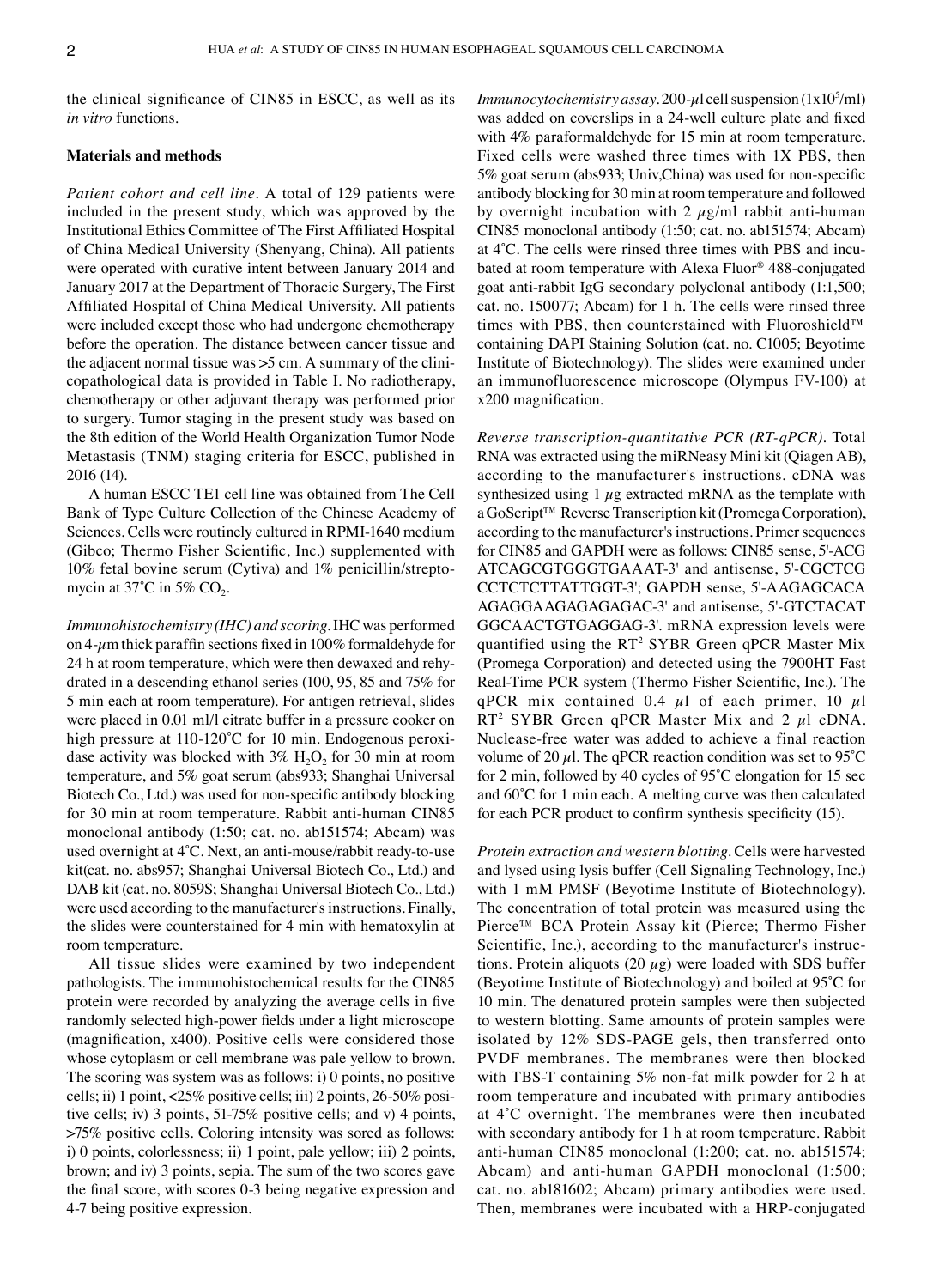| Clinical characteristic  |                 | CIN85 expression  |                   |          |         |
|--------------------------|-----------------|-------------------|-------------------|----------|---------|
|                          | Number of cases | Negative, $n$ (%) | Positive, $n$ (%) | $\chi^2$ | P-value |
| Sex                      |                 |                   |                   | 0.548    | 0.459   |
| Male                     | 102             | 30(29.4)          | 72 (70.6)         |          |         |
| Female                   | 27              | 6(22.2)           | 21(77.8)          |          |         |
| Age, years               |                 |                   |                   | 0.568    | 0.451   |
| <60                      | 72              | 22(30.6)          | 50 (69.4)         |          |         |
| $\geq 60$                | 57              | 14(24.6)          | 43 (75.4)         |          |         |
| Tumor invasion, T        |                 |                   |                   | 0.520    | 0.471   |
| $T1-T2$                  | 87              | 26(29.9)          | 61(70.1)          |          |         |
| T3-T4                    | 42              | 10(23.8)          | 32(76.2)          |          |         |
| Lymph node metastasis, N |                 |                   |                   | 11.356   | 0.001   |
| N <sub>0</sub>           | 66              | 27(40.9)          | 39(59.1)          |          |         |
| $N1-N3$                  | 63              | 9(14.3)           | 54 (85.7)         |          |         |
| Cell grading             |                 |                   |                   | 0.000    | 0.989   |
| $G1-G2$                  | 111             | 31(27.9)          | 80(72.1)          |          |         |
| G <sub>3</sub>           | 18              | 5(27.8)           | 13(72.2)          |          |         |
| TNM stage                |                 |                   |                   | 9.768    | 0.002   |
| $I-II$                   | 72              | 28 (38.9)         | 44(61.1)          |          |         |
| <b>III-IV</b>            | 57              | 8(14.0)           | 49 (86.0)         |          |         |

Table I. Association between the expression of CIN85 and the clinicopathological features of patients with esophageal squamous cell carcinoma.

goat anti-rabbit IgG polyclonal secondary antibody (1:500; cat. no. 7074; Cell Signaling Technology, Inc.). Antibodies were all diluted according to the manufacturer's instructions. Western blotting was performed as previously described (16). The grayscale values of the resulting bands were measured using ImageJ (version 1.46r) software (National Institutes of Health).

*Lentivirus construction and cell transduction.* Lentiviral vectors were cloned and packaged with the GV248 plasmid, which contained a target interfering short hairpin RNA (shRNA), Hepler1.0 and Helper2.0. The shRNA targeting human CIN85 (5'-AAGACCAGAAATGCTTCCAAA-3') and the negative control shRNA (5'‑TTCTCCGAACGTGTCA CGT‑3') were designed, synthesized and inserted into the GV248 plasmid by Shanghai GeneChem Co. Ltd. The second‑generation system was used. 293T cells were purchased from the American Type Culture Collection and were used as the interim cell line. The mass of lentiviral plasmid used was 20  $\mu$ g and the ratio of the lentiviral plasmid, packaging vector and envelope vector was 4:3:2. After 15 days of the lentivirus construction, when the cells grew to 70‑80% confluence, TE1 cells were infected with different titers (5x10<sup>8</sup> U/ml,  $6x10^8$  U/ml and  $1x10^9$  U/ml) of the virus in the presence of  $5 \mu g/ml$  Enhanced Infection Solution and polybrene (Shanghai GeneChem Co., Ltd.). The medium was changed 12 h later. After 48 h of cell transduction, the most suitable multiplicity of infection (70%) was determined by observing the minimum lentivirus and the relatively largest number of fluorescent cells. Puromycin (Merck KGaA) was used at  $1 \mu g/ml$  to screen for TE1 cells that were successfully transduced.

*MTS assay.* An MTS assay (Promega Corporation) was performed to assess the cell viability of TE1 cells, according to the manufacturer's instructions. In brief, logarithmic growth phase cells were suspended and diluted to  $1x10^4$ /ml with medium and inoculated at 200  $\mu$ l per well in 96-well plates. Cell viability was then measured by detecting the absorbance at 490 nm on days  $0, 1, 2, 3, 4$  and 5. Each experiment was conducted in triplicate.

*Clone formation assay.* A total of 200 cells per well were inoculated into 6‑well plates and allowed to grow under conditions of 37°C with 5%  $CO<sub>2</sub>$  for 2 weeks. The medium was changed every other day. The clones (≥50 cells) were counted under a light microscope (magnification, x400) after fixation with 4% paraformaldehyde for 15 min and staining with crystal violet solution for 5 min at room temperature.

*Wound healing assay.* When cells grew to 80‑90% confluence  $(\sim 1x10^6 \text{ cells per well})$  in 6-well plates, sterilized 1-ml tips were used to generate wounding across the cell monolayer, and the debris was washed with PBS. The medium was then replaced with serum-free medium. Cells were observed and photographed in three fields randomly selected from each well under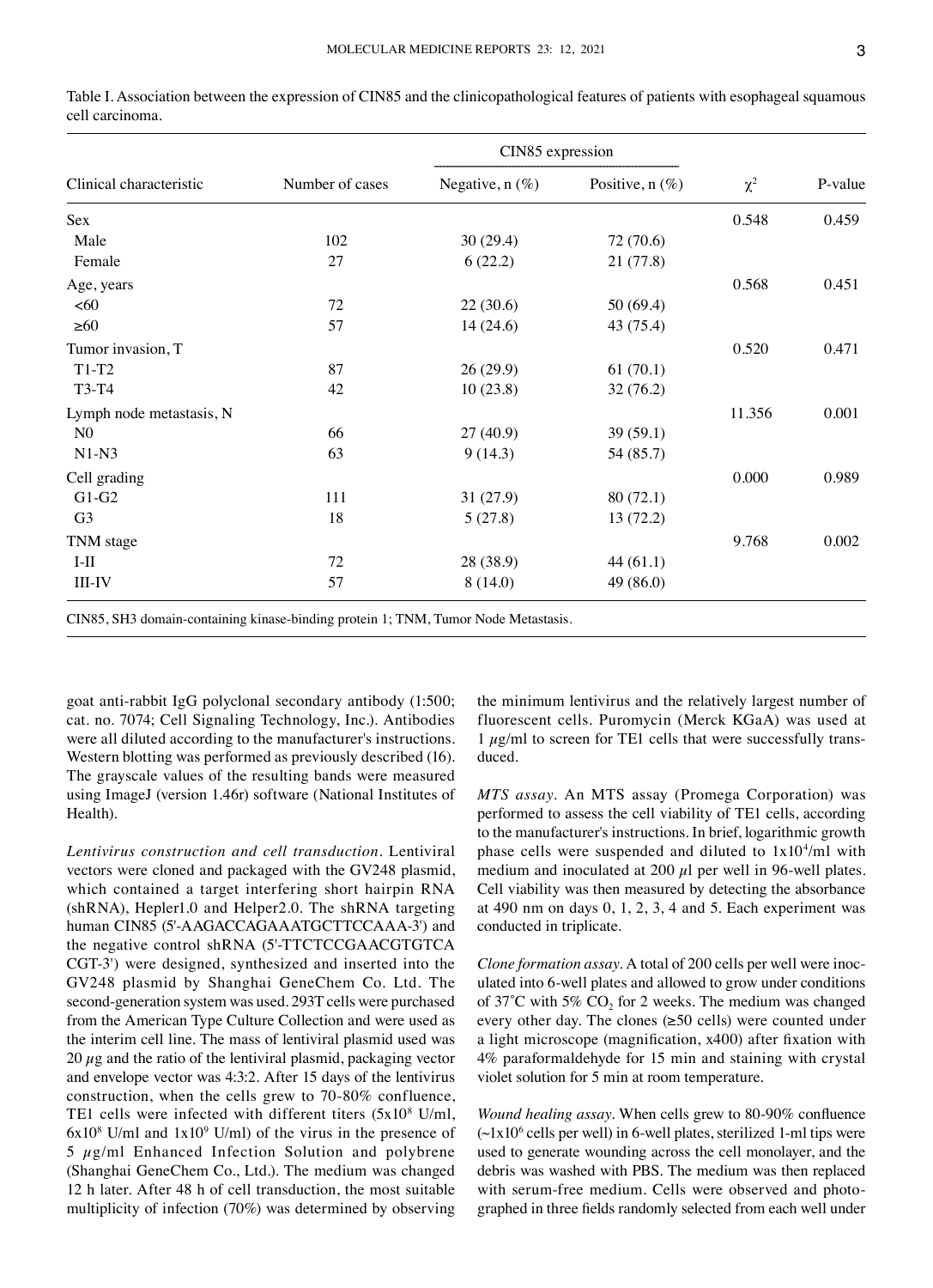

Figure 1. Immunohistochemical staining of CIN85 in esophageal squamous cell carcinoma and adjacent normal tissues. (A) Negative expression of CIN85 in adjacent normal tissue cells. (B) Low expression of CIN85 in the basal cells of the epithelium in adjacent normal tissue cells. (C) Negative expression of CIN85 in cancer tissue cells. (D and E) Positive expression of CIN85 in cancer tissue cells. Magnification, x200. (F) Kaplan-Meier survival curve showing the relationship between CIN85 expression and overall survival. CIN85, SH3 domain-containing kinase-binding protein 1.

an inverted microscope (magnification, x200) at 0, 12 and 24 h. Wound areas were measured at 0 and 24 h using ImageJ (version1.46r; National Institutes of Health). The migration rate was then calculated as (wound area at 24 h migration/wound area at 0 h. Each experiment was conducted in triplicate.

*Transwell invasion assay.* Cell suspension was prepared at a density of  $1x10^5$ /ml in a serum-free medium. A 200- $\mu$ l cell suspension was added to the upper Transwell chamber (Corning, Inc.) with an insert coated with Matrigel™ (1:8; BD Biosciences) for 30 min at 37˚C for the invasion assay. Complete medium (500  $\mu$ l) containing 10% fetal bovine serum was added to the lower chamber. After 24 h of cultivation at 37˚C, the Matrigel and cells on the upper chamber were gently wiped off with a cotton swab. The Transwell membranes were cut off using a surgical blade and stained with crystal violate dye for 5 min at room temperature. For quantification, the integral optical density (IOD) of the two groups was measured under a light microscope under low magnification (magnification, x4).

*Statistical analysis.* Statistical analysis was performed with SPSS software 24.0 (IBM Corp.) and GraphPad Prism 6.0 software (GraphPad Software, Inc.). The differential expression of CIN85 and its association with clinicopathological factors was analyzed by  $\chi^2$  and Fisher's exact tests. Quantitative data are expressed as the mean  $\pm$  SD and were analyzed by Student's t-test. The Cancer Genome Atlas (TCGA) database (https://portal.gdc.cancer.gov/) was screened using the 'esophageal carcinoma' and 'CIN85/SH3KBP1' search terms. The patients with upper 25% CIN85 expression were considered as the high‑expression group. Kaplan‑Meier survival curves were constructed using The Biomedical Informatics Institute OSescc tool (bioinfo.henu.edu.cn/DBList.jsp) (17) and hazard ratio (HR) and log-rank P-value were calculated. P<0.05 was considered to indicate a statistically significant difference.

## **Results**

*CIN85 is differentially expressed in ESCC and non‑neoplastic esophageal tissue.* A total of 129 patients with ESCC were included in the present study. In 54 of the adjacent normal tissue specimens, CIN85 was found to be positively expressed in the basal cells of the esophageal epithelium in the adjacent normal tissue specimens. The remaining 75 normal samples showed negative expression of CIN85. Among the cancer specimens, 93 were positive and 36 negative (Fig. 1A‑E), corresponding to a positive rate of 72.1%. CIN85 was primarily expressed in the cell membrane and cytoplasm (Fig. 2).

*Increase in CIN85 expression is associated with advanced tumor stage and metastatic disease*. To evaluate the potential role of CIN85 in ESCC, TCGA was searched, and a total of 29 patients were included. The OSescc tool for ESCC prognosis analysis was used to plot a Kaplan‑Meier survival curve (Fig. 1F). There was no significant difference in the overall survival rate between patients with low and high CIN85 expression. Table Ι summarizes the association between the expression of CIN85 and the clinicopathological features of patients with ESCC. It was found that CIN85 was highly expressed in patients with advanced TNM stage  $(P=0.002)$  and those with lymph node metastasis  $(P=0.001)$ (Table I).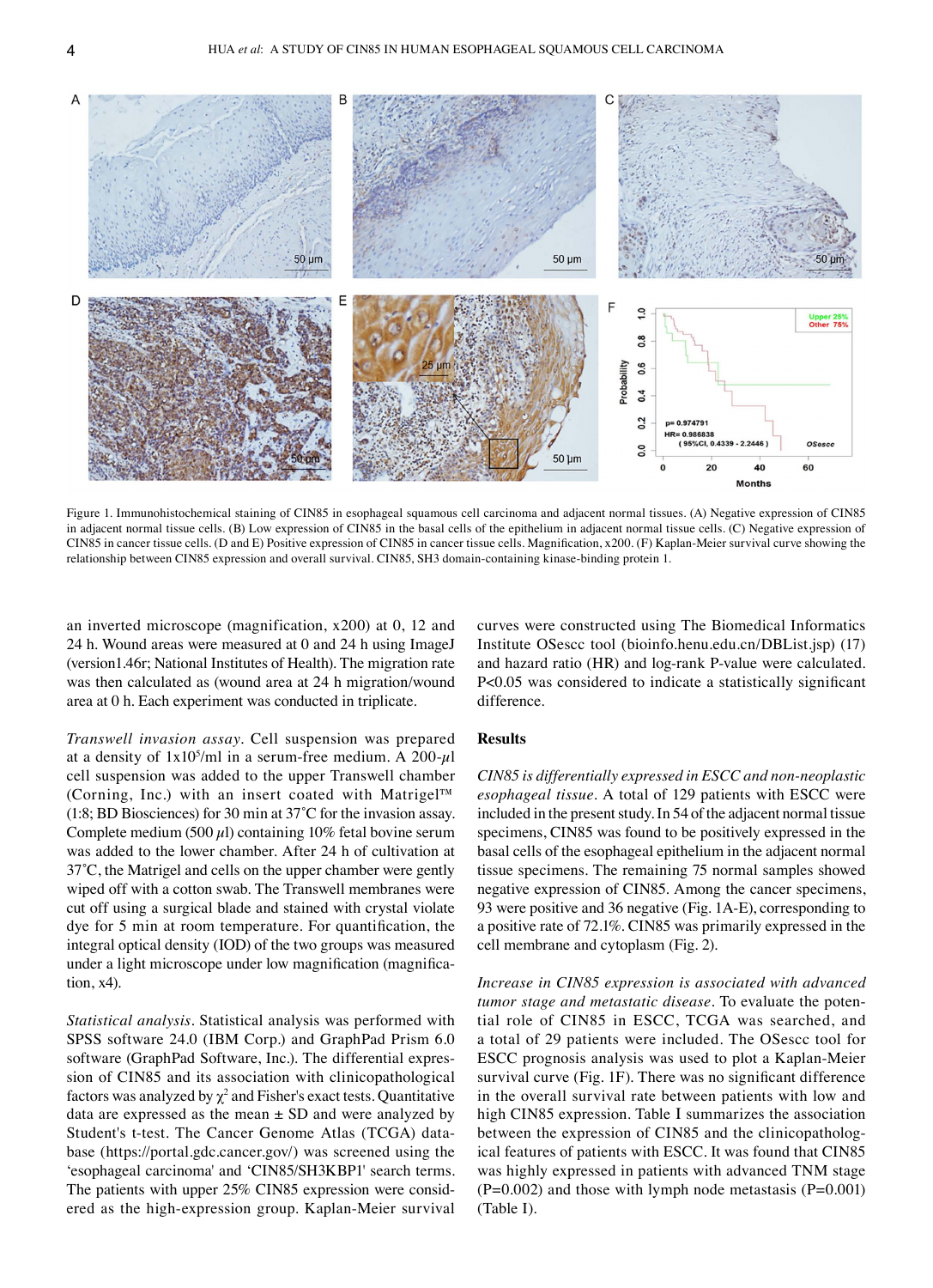

Figure 2 Immunocytochemistry staining assay. A primary antibody against CIN85 was used in the TE1 cell line (green), and then merged with DAPI staining (blue) at x200 magnification. CIN85 is mainly expressed in the cell membrane and cytoplasm. CIN85, SH3 domain-containing kinase-binding protein 1.



Figure 3. Verification of specific shRNA transfection. (A) Relative expression of CIN85 mRNA. The mRNA expression levels of CIN85 were decreased significantly in TE1-KD cells, as compared with the TE1-C group. (B) Relative expression of CIN85 protein. The protein expression levels of CIN85 were decreased significantly in TE1-KD cells, as compared with the TE1-C group. (C) CIN85 expression in the two groups as detected by western blotting. (D) MTS and (E) clone formation assays showed that the proliferation of esophageal squamous cell carcinoma cells was significantly decreased in the TE1-KD cells. \*P<0.05 and \*\*\*P<0.001 vs. TE1-KD. shRNA, small hairpin RNA; CIN85, SH3 domain-containing kinase-binding protein 1; KD, knockdown; C, negative control.

*Transfection and verification of CIN85‑specific interfering RNA.* In order to study the effect of CIN85 on the biological behavior of ESCC cells, the TE1 cell line was infected with a virus containing a specific shRNA and a negative control virus, respectively designated as TE1‑KD and TE1‑C cells. Fig. S1 demonstrates that a high frequency of green fluorescent ESCC cells was observed 48 h after transfection, suggesting successful transfection. Next, RT‑qPCR and western blotting

were performed to detect transfection efficiency. The mRNA and protein expression levels of CIN85 were decreased significantly in TE1-KD cells, as compared with the controls (Fig. 3A‑C).

*Downregulation of CIN85 can inhibit cell proliferation.* After the successful construction of the TE1‑KD cell and TE1‑C cell group, MTS and monoclonal formation assays were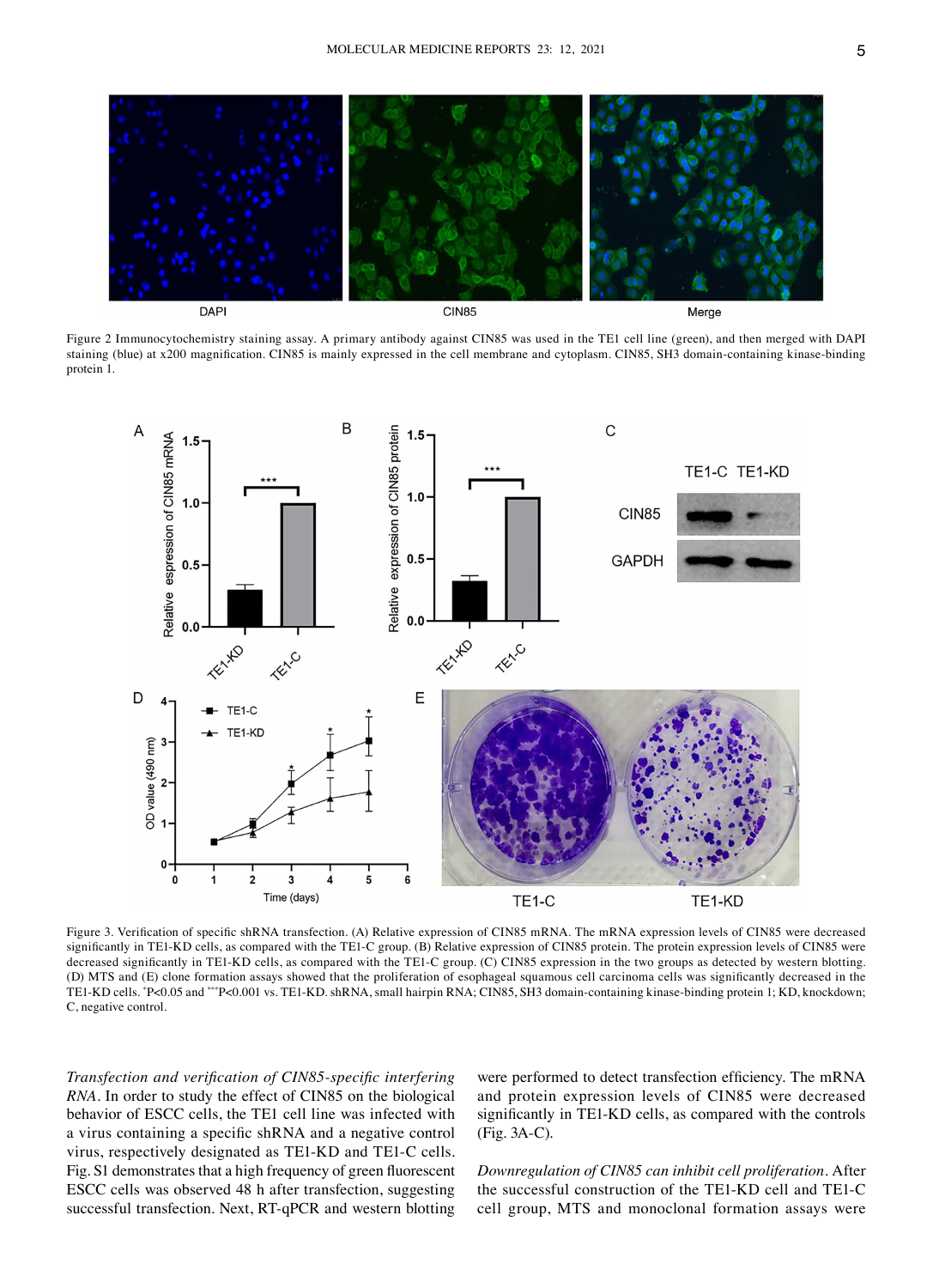

Figure 4. Effect of CIN85 on the migration and invasion of TE1 cells. Wound healing assay of TE1-C and TE1-KD cells at 0 h (A) and 24 h (B) (scale bar,  $500 \,\mu$ m). (D) Transwell assay. (C and E) Migration ratio and IOD in the TE1-KD group was significantly decreased, as compared with that in the control group. \*\*\*P<0.001. CIN85, SH3 domain‑containing kinase‑binding protein 1; KD, knockdown; C, negative control; IOD, integral optical density.

conducted. It was found that the proliferation of ESCC cells was significantly decreased following the downregulation of CIN85 (Fig. 3D and E).

*Downregulation of CIN85 can inhibit cell invasion.* In an attempt to explore the effect of CIN85 on TE1 cell invasion, the migration ratio and IOD were assessed by wound healing and Transwell assays, respectively. Migration ratio and IOD in the TE1‑KD group was significantly decreased, as compared with that in the control group (TE1-KD 29.06±1.315 vs. TE1‑C 45.14±2.275, P<0.001; TE1‑KD 4,866±320.8 vs. TE1‑C  $14,671\pm2,039$ , P<0.001; Fig. 4), suggesting that the downregulation of CIN85 can inhibit cell migration and invasion.

## **Discussion**

Esophageal cancer is one of the most common malignant tumors of the digestive tract. ESCC is the main pathological type of esophageal cancer in China (2). At present, the

primary treatment of esophageal cancer is a comprehensive treatment that is based on surgical treatment, combined with chemotherapy, radiotherapy, chemoradiotherapy or immunotherapy (3). Although the cure rate of early esophageal cancer through endoscopic surgery has reached >90%, early esophageal cancer was diagnosed less frequently (4). Additionally, the poor 5‑year survival rate and high recurrence of advanced esophageal cancer remains a problem (18). With the introduction and development of individualized treatment, further studies are required to identify effective therapeutic targets for esophageal cancer. EGFR has been found to be highly expressed in 42.5-85.7% of ESCC cases and is closely associated with the recurrence and poor prognosis of esophageal cancer (19). Tyrosine kinase receptor inhibitors have been used in combination with chemotherapeutic drugs, and inhibitors of vascular EGFR in combination with chemotherapy for the treatment of esophageal cancer; however, the two aforementioned agents have not achieved outstanding results (20). The mechanism of resistance among them is not yet clear, so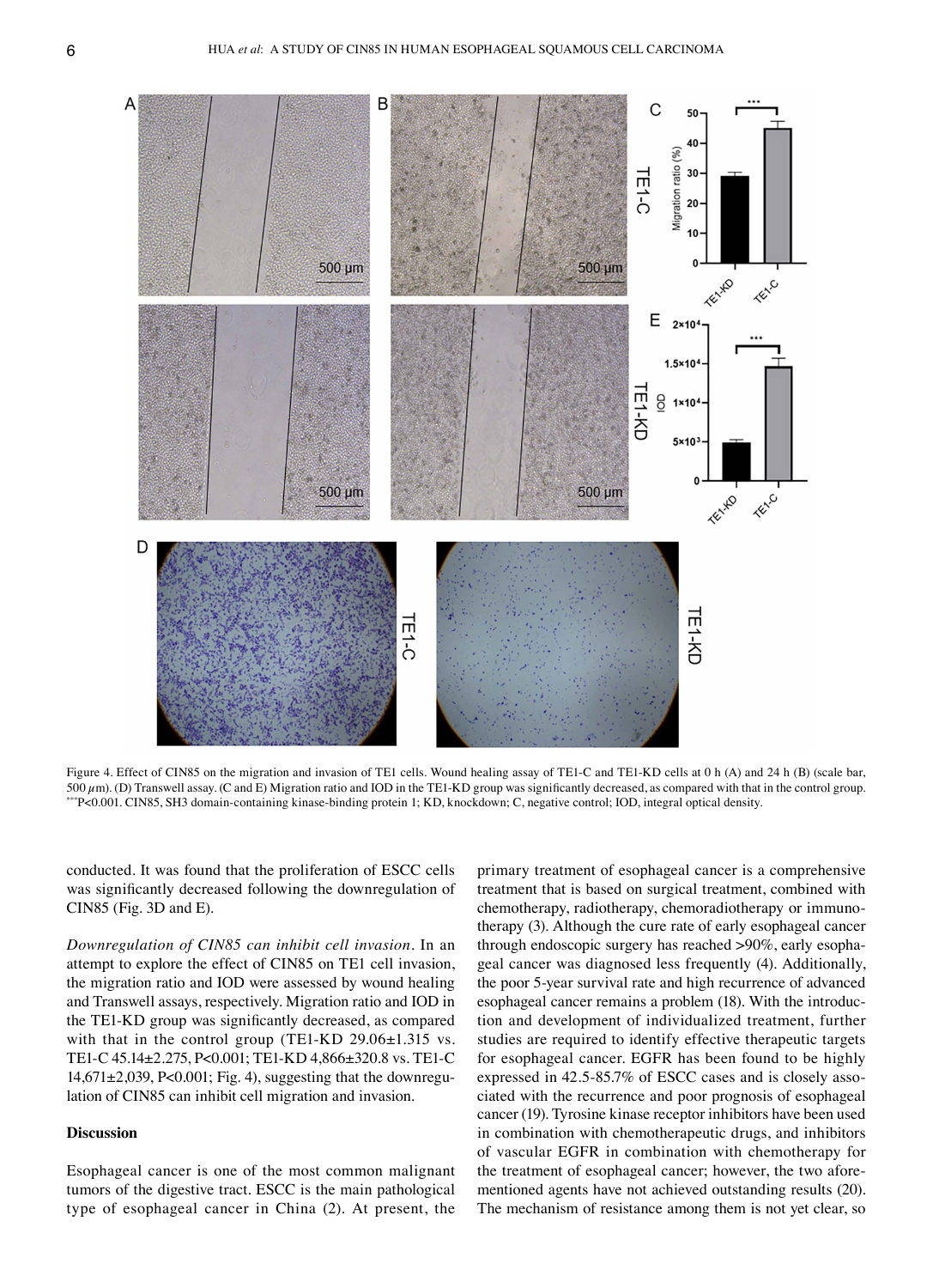knowledge of the precise expression pattern and characterization of esophageal cancer is required to further explore novel therapeutic targets. The CIN85 gene is located on the distal end of the human X chromosome and was first discovered in human gliomas (21). Previous studies have found that there are >100 proteins that interact with the CIN85 adaptor protein, of which the tyrosine receptor kinase is a major class (22‑24). CIN85 accomplishes downstream signal transduction by mediating tyrosine receptor kinase endocytosis and the trafficking of its vesicles. Abnormal endocytosis and transport cause pathological changes in cells (25). Other studies have demonstrated that CIN85 is involved in the formation of cell membranes and the cytoskeleton, and is associated with the remodeling of the cytoskeleton, thereby promoting the invasion and metastasis of tumor cells (26,27). Nam *et al* (28) demonstrated that the CIN85 complex is a component of the invasive machinery of pseudotumor breast cancer cells, and is directly linked to malignant behavior. Another study revealed that the CIN85 adaptor protein could be directly associated with the proto-oncogene H-ras (29).

A number of studies have found that CIN85 is highly expressed in colon and breast cancer, oral squamous cell carcinoma, glioma, melanoma, and other cancer tissues (11‑13,30), but at present no study has investigated the role of CIN85 in ESCC. The present study found that CIN85 was highly expressed in patients with advanced TNM stage and those with lymph node metastasis, suggesting a poor prognosis, which was consistent with other previous studies. On this basis, the present study further constructed CIN85‑knockdown cell lines and found that the proliferation, migration and invasion of ESCC cells were significantly inhibited in the CIN85 knockdown group. This indicated that CIN85 could promote the proliferation and metastasis of ESCC cells, and was directly associated with malignant behaviors, such as tumor recurrence, and as a consequence, affects the prognosis of patients.

However, the major limitation of this research was that the effects of CIN85 on the proliferative and migratory activities of ESCC cells were only confirmed in one ESCC cell line. Cell experiments were actually conducted with three cell lines, Kyse 30, Kyse 350 and TE 1, and two knockdown sequences were designed for each cell type. However, the knockdown of CIN85 expression failed in the Kyse 30 (Fig. S2) and Kyse 350 (data not shown) cell lines, so only one cell line was used in the subsequent studies. It was speculated that the different cell types caused the failure. Although the three cell lines are all ESCC cell lines, TE1 is a low differentiated ESCC cell line, whereas Kyse 350 is medium differentiated and Kyse 30 is high differentiated. To the best of our knowledge, this is the first report to investigate the abnormal expression of CIN85 in ESCC, so further research in this field are encouraged to demonstrate that the present results are not accidental.

CIN85 plays a role in multiple tumors, mainly through its N‑terminal SH3 domain interacting with other proteins, so the SH3 domain may be the most promising research target (31). At present, there have been numerous signs of progress in preventing the development of tumor cells by focusing on the SH3 domain. In particular, a previous study by Hashimoto *et al* (32), used peptide ligands targeting SH3 not only *in vitro* but also *in vivo* to successfully reduce the invasion and metastasis of breast cancer without significant adverse events. Sato *et al* (33) also demonstrated that the inhibition of the SH3 domain of CIN85 using a lysyl oxidase precursor peptide could reduce the degradation of the surrounding matrix and decrease the invasive and metastatic ability of breast cancer cells. These studies indicated that the use of certain molecules to block the SH3 domain of CIN85 can, in principle, serve as a basis for the study of novel antitumor drugs.

In conclusion, the present study provided possible target genes for basic and clinical studies of ESCC. CIN85 is closely associated with the growth and migration of ESCC and may be an effective target for the treatment of esophageal cancer. However, the occurrence and development of tumors is a multi-factor and multi-stage process. Therefore, the specific underlying mechanism of CIN85 involved in the occurrence and development of esophageal cancer requires further study.

### **Acknowledgements**

The authors gratefully acknowledge the contribution of Dr Si‑Yuan Dong (Department of Thoracic Surgery, The First Hospital of China Medical University) in data extraction and software input.

## **Funding**

The present research was supported by grants from the Natural Science Foundation of China (grant no. 81201890) and Research Foundation of Education Bureau of Liaoning Province, China (grant no. LK201614).

#### **Availability of data and materials**

The datasets used and/or analyzed during the current study are available from the corresponding author on reasonable request.

#### **Authors' contributions**

SGZ and XYH designed the research. XYH, XXB and XC performed the research and analyzed the results. SGZ and XYH wrote the paper. XXB and XC edited the manuscript and provided critical comments. All authors read and approved the final manuscript.

#### **Ethics approval and consent to participate**

The present study was approved by the Institutional Ethics Committee of The First Affiliated Hospital of China Medical University (Shenyang, China). Patients provided written informed consent.

#### **Patient consent for publication**

All patients provided written informed consent for the publication of any associated data and accompanying images.

### **Competing interests**

The authors declare that they have no competing interests.